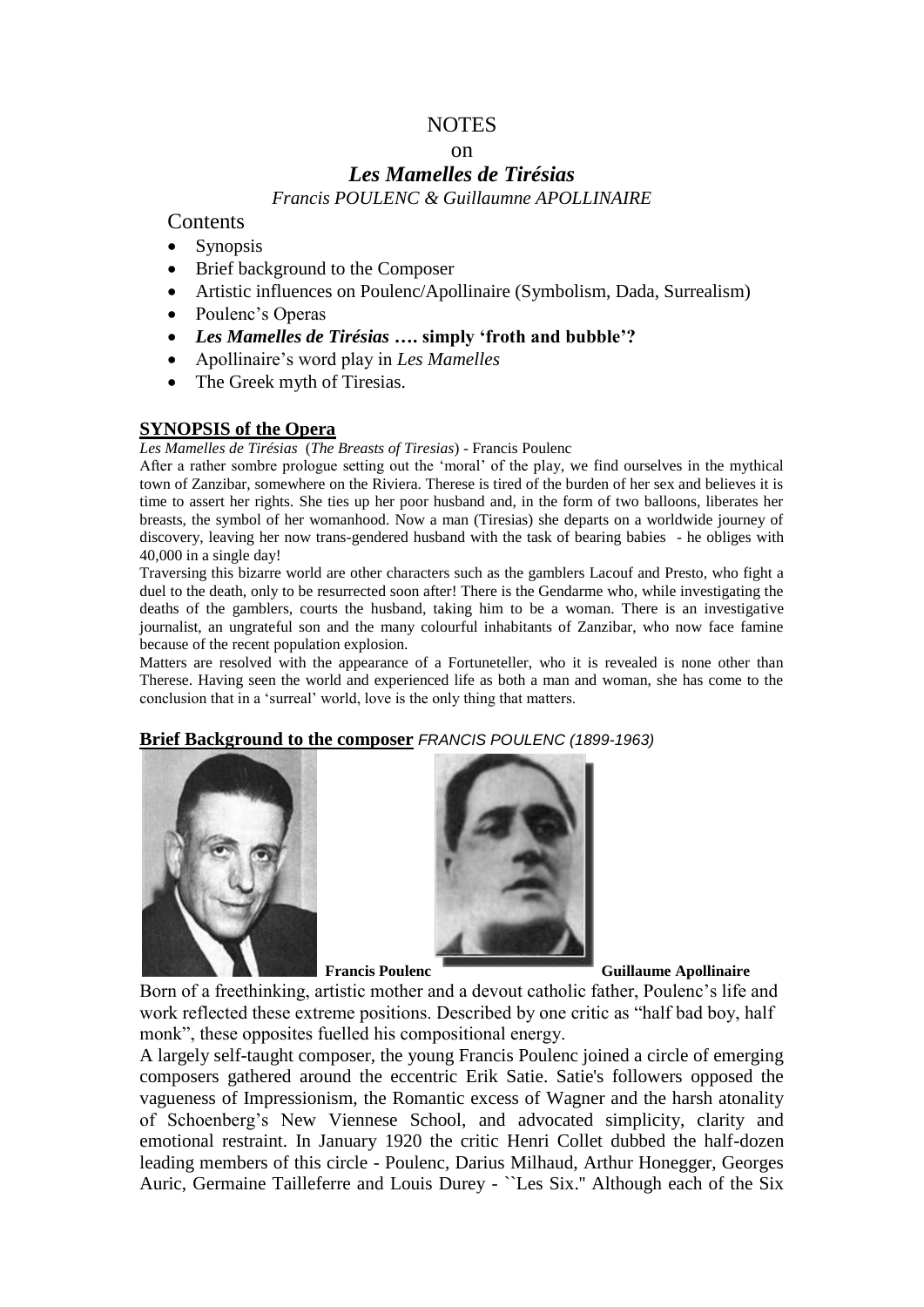always insisted that the group was just a collection of friends, with no communal musical aims, the name stuck and became a convenient label for publicity purposes with Jean Cocteau, their self-appointed spokesman, capitalising on the possibilities.

Poulenc rode on the crest of the emerging wave of modernism and like many of his generation was influenced by such reactionary movements as Dada and Surrealism (see explanations below) that followed WW1. He was particularly drawn to the poetry of the French Surrealists, befriending some of its finest exponents such as Paul Eluard, Max Jacob and Louis Aragon. Although they never met, he developed a particular empathy with the poetry of Guillaume Apollinaire. It is the poetry of Eluard and Apollinaire in particular that are most celebrated in his significant contribution to French Artsong.

The duality spoken of above is easy to spot in his compositions. There are works that entertain, others that touch the hearts and many that do both. Between 1932 and 1939 he had regained his Roman Catholic faith and one can certainly note a shift in his artistic focus following this period. The powerful and passionate song-cycle *Tel jour, telle nuit* written in 1936-7 is a watershed for this new direction and the 'impertinent' Poulenc was never again to be granted total dominion. One could argue that *Les Mamelles de Tirésias,* written in 1945 in a period that he called his "second youth", was a regression to earlier preoccupations. However, I hope that you will come to see that despite its 'froth and bubble' exterior, the opera takes on some quite serious issues. The 1950s however did see him turn his energies to more overtly graver subjects. In particular, three vocal works of the utmost seriousness: the *Stabat Mater*, the opera *Dialogues des Carmélites* and the "lyric tragedy" *La Voix humaine*.

His music is eclectic yet has a strong personal style. It is essentially diatonic and melodious, embroidered with dissonances derived from musical sources both popular and classical. It has wit, elegance, depth of feeling, and a bitter-sweetness which springs from those extremes of exuberance and despair that are so indicative of the manic-depressive. Poulenc died of heart failure in Paris on January 30, 1963.

#### **Artistic Movements of the early C20th that influenced Poulenc & Apollinaire.**

The **Symbolist** movement was primarily associated with and developed from a C19th movement in Painting, in which art became infused with mysticism. It is also allied to a corresponding movement in literature of which Athur Rimbaud is a good example. It had its roots in the Romantic tradition, particularly in the works of such artists as Caspar David Friedrich, Fernand Khnopff, William Blake and John Henry Fuseli.

Mythology and dream imagery were used for a visual language of the soul but the symbols used in were not the familiar emblems of mainstream iconography but rather those of an intensely personal, private, obscure and ambiguous nature. In their exploration of dreamlike subjects they are also precursors of the Surrealists, some of whom might be best explained as Symbolism with the content of Freud!

**Dada** sprang up as a reaction to the horrors and futility that was the First World War and to the bourgeois interests and intellectual rigidity that Dada adherents believed caused the conflict. The movement was powered by fantasy and incongruity; everything conventional was rejected, and satiric pointlessness was embraced.

"Dada" is French baby talk, a word chosen by its leaders because it evoked nothing but meaningless babble. (Interestingly enough, the word 'dada' is also the word used by French children for a 'hobby horse', the toy on which the Gendarme makes his entrance in *Les Mamelles*!)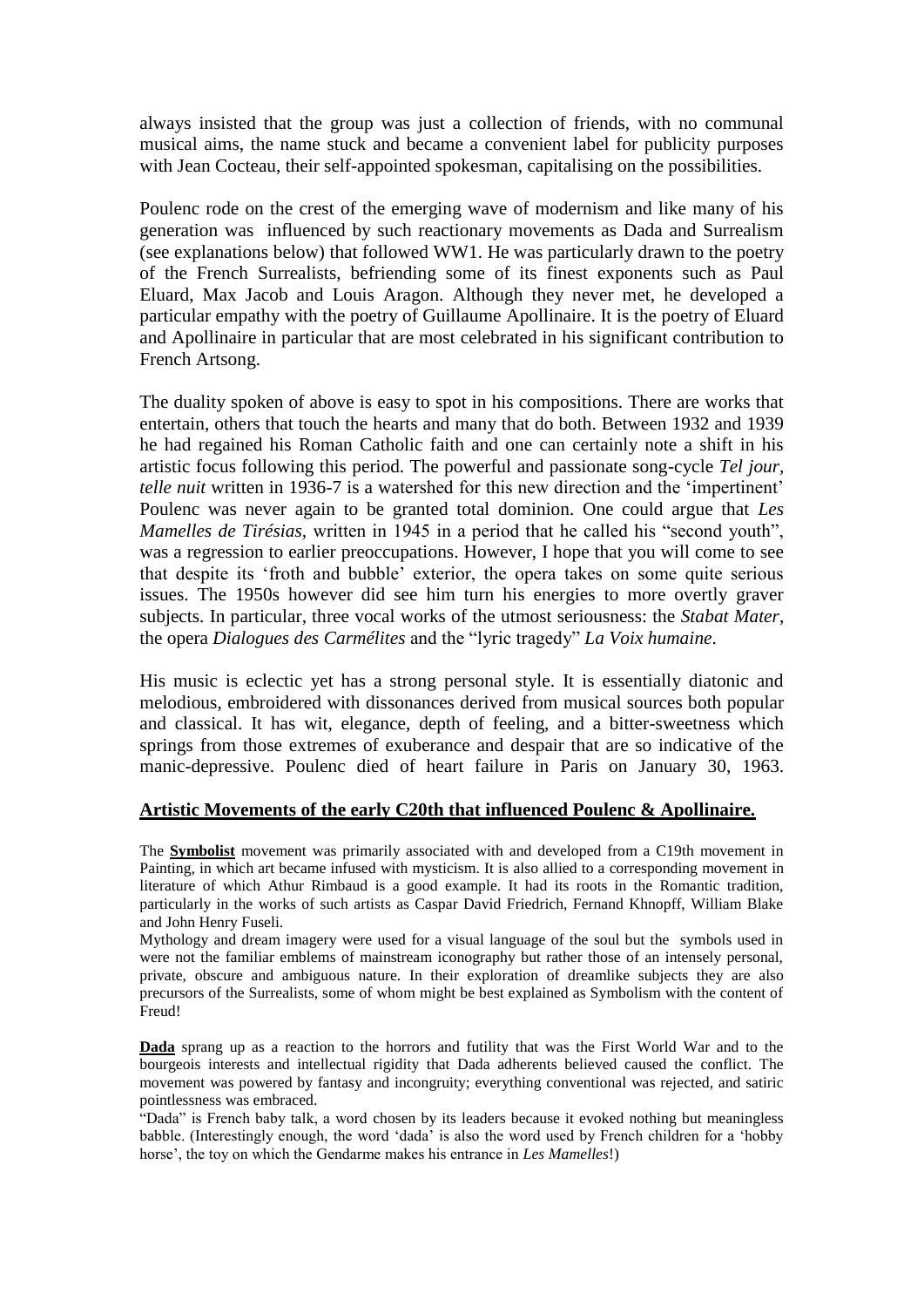Even though the movement was relatively short-lived (most had abandonned it by 1920) it had a great influence on later styles and movements including Surrealism, Absurdism (read the works a of Albert Camus) and Pop Art (Andy Warhol).

The proponents of Dada proclaimed that it was not art at all but, in fact, "anti-art". For everything that art stood for, Dada was to represent the opposite. If art was concerned with aesthetics, Dada ignored aesthetics. If art was to have at least an implicit or latent message, Dada strove to have no meaning or interpretation. Dada is dependent entirely on the viewer and is more often than not meant to be provocative if not downright offensive!

**Surrealism** was a 20th-century literary and artistic movement that attempted to express the workings of the subconscious by fantastic imagery and incongruous juxtaposition of subject matter.While it principally grew out of the earlier Dada movement, Surrealism's emphasis was not on negation but on positive expression. Like Dada, the movement represented a reaction against what its members saw as the destruction wrought by the "rationalism" that had guided European culture and politics in the past and that had culminated in the horrors of World War I. According to the major spokesman of the movement, the poet and critic André Breton, who published "The Surrealist Manifesto" in 1924, Surrealism was a means of reuniting conscious and unconscious realms of experience so completely that the world of dream and fantasy would be joined to the everyday rational world in "an absolute reality, a surreality."

Drawing heavily on theories adapted from C19<sup>th</sup> psychologist Sigmund Freud, Breton saw the unconscious as the wellspring of the imagination. He defined genius in terms of accessibility to this normally untapped realm.

The movement encompassed most areas of artistic expression but was most prominent in painting, sculpture, cinema and photography. It was in literature however that the name was first coined. The writer Guillaume Apollinaire was the first to use the phrase `surréalisme' to describe his play *Les Mamelles de Tirésias,* which of course provided the basis for Poulenc's opera.

#### **POULENC'S THREE OPERAS.**

*Les Mamelles de Tirésias* (The Breasts of Tiresias) was Poulenc's first opera, performed at the Paris Opéra-Comique in 1947. It was his aim to create something in the same milieu as his songs and again as he so often did in this smaller genre (*Le Bestiare, Banalités* etc) he used Guillaume Apollinaire as his inspiration.

In 1957, *Les Dialogues des Carmélites* (The Dialogue of the Carmelites) was given its premiere at La Scala in Milan. It is Poulenc's most renowned work for the stage. The story, dealing with the execution of Carmelite nuns during the French Revolution, is based on Gertrud von le Fort's novel *Die Letzte am Schafott* (The Last on the Scaffold).

Poulenc's final opera was a one-act tragedy by Jean Cocteau, entitled *La Voix Humaine* (The Human Voice). In this monodrama, written for the the talents of Denise Duval, the telephone ironically stands for the symbol of isolation and detachment in a modern world. It was premiered at the Paris Opéra Comique on February 6, 1959.

Of the three, the "Dialogue of the Carmelites", comes closest to grand opera and while its size and casting is at opposites poles to his one act monodrama, *La Voix Humaine*, it shares its highly dramatic approach. This aspect lies in stark contrast to *Les Mamelles de Tirésias* which has its musical roots in the vaudeville music of the 1920s. In fact, the only thing all three share in common is that the principal female role in each was written for the remarkable Denise Duval.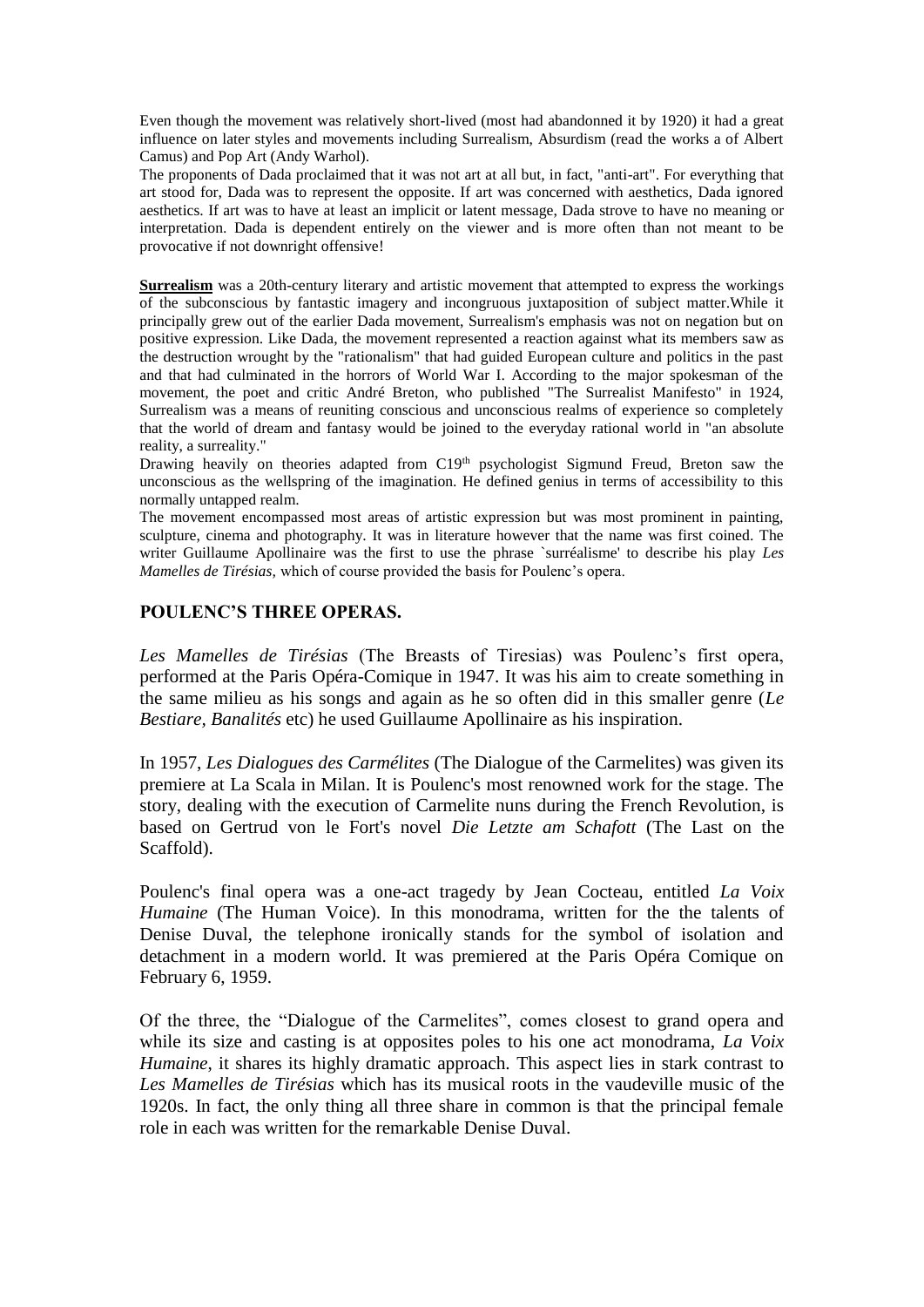# *Les Mamelles* **… simply "froth and bubble"?**

The following article will explore Poulenc's opera from several perspectives and hopefully give an insight into this unique work, showing that despite its overt silliness, there is much more to it than meets the eye and that like all great works of art can be enjoyed and appreciated on many levels. It will also give an indication of the creative concept and direction that our September presentation will take.

While it is certainly meant to be good fun, there are some underlying issues which one should expect to encounter with two great artistic and imaginative minds like those of Poulenc and Apollinaire. On the surface, Poulenc's opera would seem to be no more than a light and rather silly excursion exploiting the Dadaist's nihilist philosophy. Indeed the description of the work as an *opera buffa* might easily mislead those who have traditional conceptions of that operatic form.

The first thing to consider is the inspiration for the work – the poet, Guillaume Apollinaire and specifically his play *Les Mamelles de Tirésias* first performed in 1917. One cannot underestimate the uniqueness of response that Apollinaire's poetry evoked in the composer. Poulenc states this debt over and over again in his correspondence and other writings.

*Ever since 'Le Bestiaire'<sup>1</sup> I have felt a definite and mysterious rapport with the poetry of Apollinaire.*

And again, this time specifically in regard to *Les Mamelles….*

*It is definitely 'Les Mamelles' that prevails over all my other creative projects. I am so enjoying it that, the day before yesterday, I spent two hours bawling some of the sketches at the top of my voice. There is no question about it, Apollinaire is made for me. Nothing in his work presents any obstacles to my music.*

So, what is it about Apollinaire's poetry that so engaged Poulenc and evoked such a special response in his music? More than anyone else, I think, he was able to recognise that sense of melancholy that concealed itself behind the lightness of touch, humour and ironic word play that was the essential Apollinaire. Not only did he recognise it but he was able to identify with it in a unique meeting of artistic minds. Again, in a comment to a friend:

*One only has to look at any photo of Apollinaire to understand that in him, irony is always veiled with tenderness and melancholy.*

…and another quote, again with specific reference to his composition of *Les Mamelles de Tirésias.*

<u>.</u>

<sup>&</sup>lt;sup>1</sup> *Le Bestiaire* is one of the shortest song cycles ever written. The young Poulenc set six of Apollinaire's poems about various creatures, including a camel, a goat and a crab. It takes no more that five minutes to perform. Musicians were not the only artists inspired by Apollinaire's poetry. Raoul Dufy responded by producing some wonderful woodcuts to match each poem and the whole was published in 1911, in lavish, art-book format. The result was a financial failure but an artistic delight!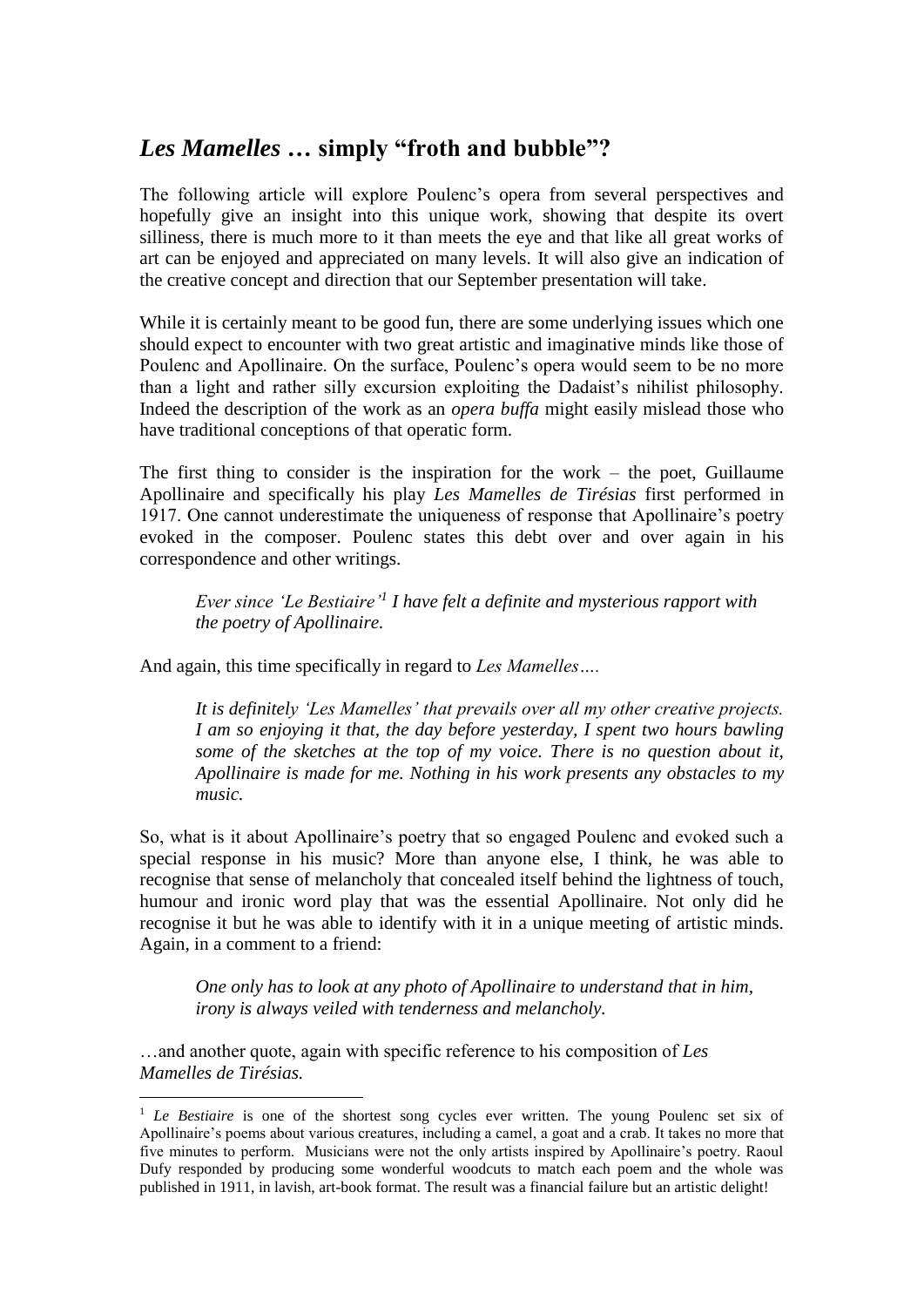*Right in the middle of the most slapstick parts, whenever a single phrase can give rise to a change of lyrical perception, I have not hesitated to alter the tone, knowing the sadness that was concealed behind Apollinaire's smile.*

But it is more than just an insight, for Poulenc shared many of Apollinaire's melancholy traits. His compositions are often too readily dismissed as being lightweight or insubstantial. As with the works of Apollinaire, one needs to look beyond the surface meaning and to their life and times, if we wish to come to a true understanding of the works of these two extraordinary artists. Poulenc hints at this when talking about the interpretation of his little cycle (again to Apollinaire's poetry) *Le Bestiaire*.

"To sing *Le Bestiaire* with irony and above all *knowingly* is a complete misconception. It shows no understanding whatsoever of either Apollinaire's poetry or my music…. It needed Marya Freund to sing *Le Bestiaire* as gravely as a song by Schubert to prove that it was more than just a bit of nonsense."

And so it is with his opera *Les Mamelles de Tirésias*. If we approach it with some of the above thoughts in mind, we can begin to make some sense of the seemingly bizarre plot and non-sequitors that constitute the work. They take on a certain 'grotesque grandeur' and this, along with the 'dislocation' of tone (*le 'décalage' du ton*), as Poulenc called it, presents a work that can be as unsettling as it is endearing.

*"I have just this summer composed and opera bouffe on 'Les Mamelles de Tiresias'…. a very Rabelaisian<sup>2</sup> play in which the grotesque attains a kind of grandeur. It is the very opposite of a light work."*

So, what is *Les Mamelles* about? One can identify two main issues that Apollinaire's original play dealt with. One addressed quite a serious national problem, namely the dwindling population. There is the exhortation from the 'Director' in the opera's prologue: 'Faites les enfants' ("have children"). Its statement here, and further references elsewhere later in the play, are unambiguous! The low birth rate was a problem that had beset France for many generations but was a particular point of focus following the decimation of its population in WW I, something that was again a matter of focus when Poulenc wrote his opera immediately following WW II. In current times, this would seem less of an issue and indeed, may be a contributing factor as to why the opera is now considered somewhat dated and rarely found in the standard repertory.

The other theme that dominates the opera is more universal and is less constrained by place or time. It is a theme that inhabits much of Apollinaire's writing but is probably most explicit in this play – this is the theme of gender and more specifically, ambiguity of gender. While we will have some fun with the 'faites les enfants!' exhortation in our production, it will be this latter theme that will dominate, albeit in a light hearted way.

1

<sup>2</sup> Rabelais was a French Renaissance writer, Franciscan (later, Benedictine) monk, humanist, and physician, whose comic novels *Gargantua* and *Pantagruel* are among the most hilarious classics of world literature but which were banned by the Catholic Church. His heroes are rude but funny giants traveling in a world full of greed, stupidity and violence. His writings emphasised the physical joys of life - food, drink, sex, and bodily functions connected to them - and mocked asceticism and oppressive religious and political forces. "Drink always and you shall never die," he wrote in *Gargantua*.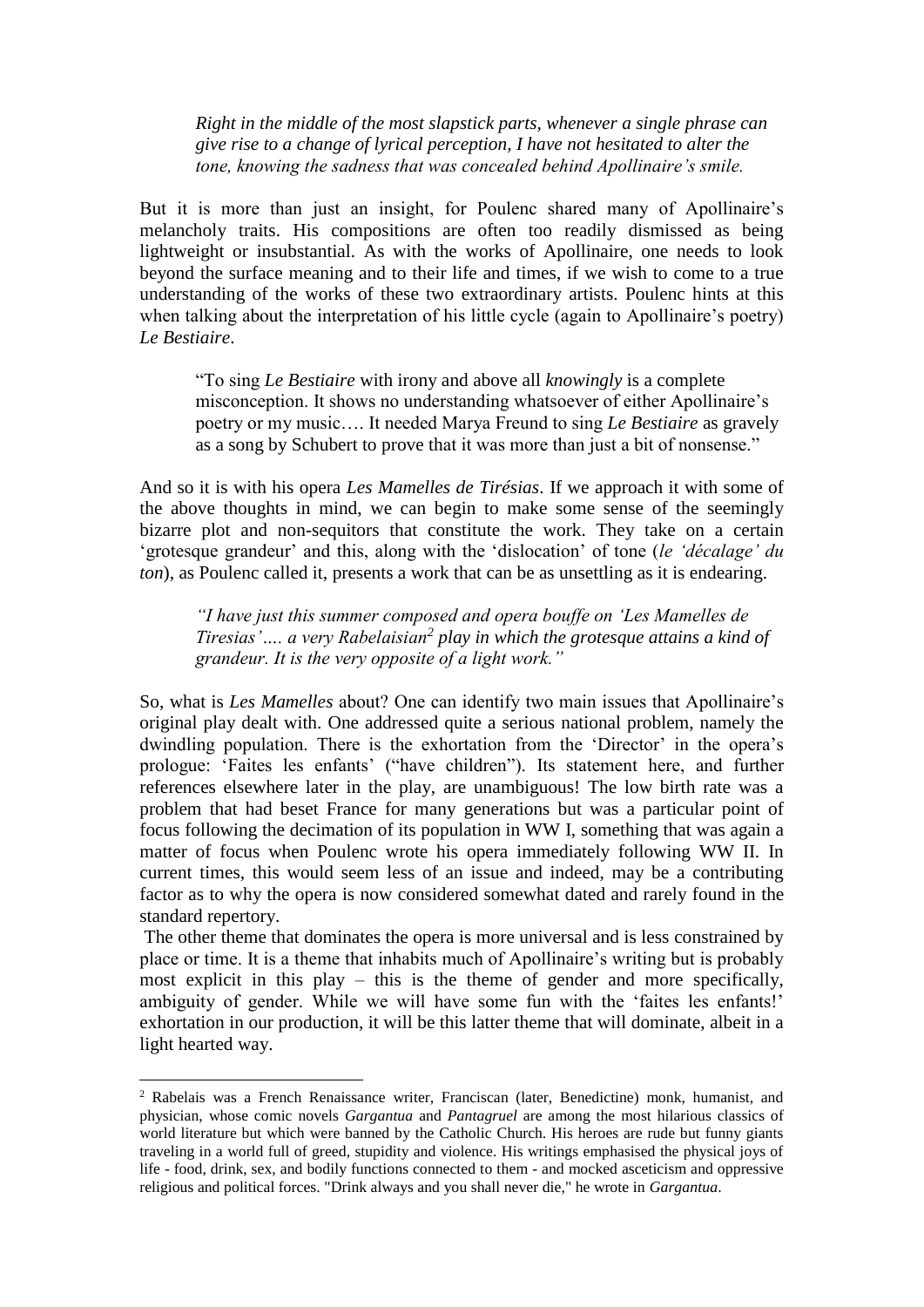With the impact that the writings of Sigmund Freud had upon the world and upon the French Surrealists in particular, it is not surprising that sexuality plays a big part in their artistic output. Perhaps more than any other, it is the work and philosophy of Marcel Duchamp, that galvanises the artists of this early part of the C20th. So, it is worth taking a little time to examine his legacy.

Often called the "Daddy of Dada", Marcel Duchamp (1887-1968) is now widely considered to be the most influential artist of the C20th, even more so perhaps than Picasso and Matisse. In his desire to attain the sacred through the secular, he based much of his work on the ideal of Androgyny<sup>3</sup>. Now, please do not confuse this term with the superficial interpretations of the word as popularised in contemporary culture, where the term is most likely to conjure up thoughts of 'men in drag'! It is also misleading to associate the term with homosexuality, although there are corresponding issues here<sup>4</sup>.

Duchamp's exploration of the term has its roots in the primitive and consequent religious use of the word, where the true male-female balance was often something that was at the centre of worship. It refers more to those qualities which bring together within ourselves the so-called "male" capacity to be rational and the so-called "female" capacity to be intuitive. This duality corresponds to the stated goals of the great meditative religious traditions such as Taoism, Buddhism, Islam, Hinduism, Judaism and Christianity, in which the dynamic harmony of this duality was said to be a key to Enlightenment, a quest for wholeness.



Examples from the iconography of Androgynes found in Eastern and Western Religious traditions.

<u>.</u>

<sup>3</sup> The androgyne (from the Greek *andros*, "man," and *gune*, "woman") that shares both male and female characteristics. In mythology, these creatures are usually gods and sometimes called hermaphrodite. In religious parlance however, androgyny is a much more comprehensive and abstract concept & is based on gender ambiguity rather than the display of dual sexual characteristics. An androgyne is a figure of uncertain gender in whom identifying sexual characteristics are stylised or combined.

<sup>4</sup> The notion of the homosexual as a sort of feminine man or masculine woman (an "invert") has contributed greatly to the popular connection of androgyny with homosexuality. Oppressed and secretive gays of earlier generations could use such images as coded references for mutual identification; and they frequently identified with androgynes as a symbol of their difference. Thus, androgynous figures in visual culture have continued to resonate with a gay and lesbian audience.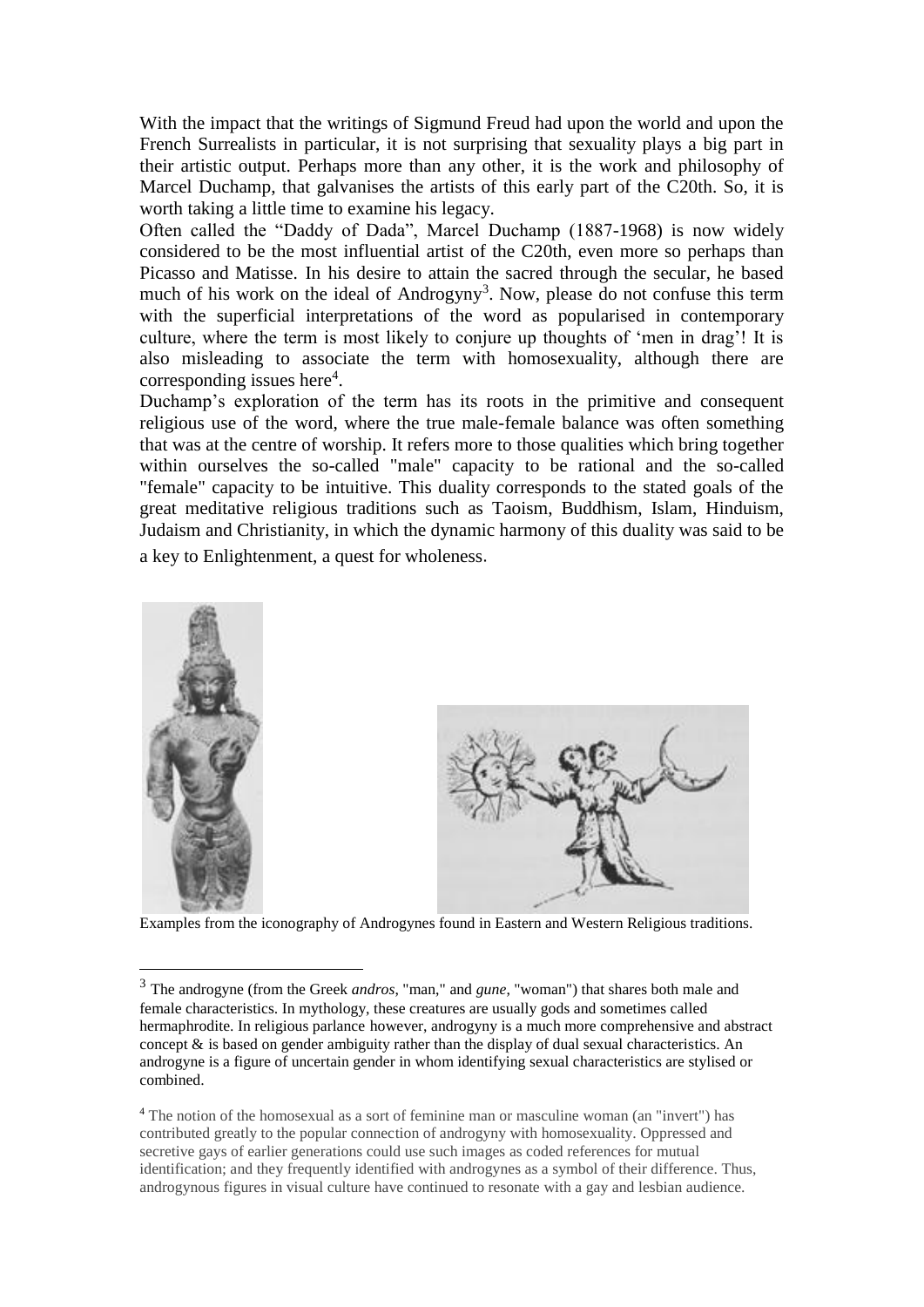In Christian theology and iconography, 'angels' are the most obvious example of the androgynous. They have no sex, consistent with the belief that the angel of the Annunciation played no role in the conception of Christ. (See Fra Angelico's famous *Annunciation*). In support of the androgynous being a god-like characteristic, classical thinkers such as Herodotus theorised that the original state of humankind was indeed androgynous. A similar idea could be extracted from the account of the creation of man in the Book of Genesis. Following the Fall, we are told that Adam and Eve, created in the image of God, became "conscious of their nakedness". Was this 'consciousness', the recognition of their individual genders, a consequence of the loss of their perfected state of oneness?

This metaphysical theme is a recurring one in Duchamp's artistic and theoretical ouvre and was to have a profound influence on his contemporaries and followers, having many and varied interpretations! We already see references to it in an early work like his "Nude Descending a Staircase" which created a scandal when shown in New York in 1912. This was not only because the painting was a radical departure from realism, but also because it was against the law in those days to display a nude. Although the gender of the person in the painting is impossible to recognise, everyone who saw it assumed that the nude was a woman, in keeping with biased conservatism of the time, where any nude was assumed to be female. It was not until much later in his life that Duchamp disclosed the truth about the painting, that it was actually a selfportrait! He delighted in this misunderstanding because it sustained his themes regarding human sexuality, and in particular, this notion of androgyny.



<u>.</u>

**Marcel Duchamp:** *Nude descending a Staircase* **(1912)**

Duchamp was probably most famous - or infamous - for his controversial *L.H.O.O.* $Q^5$ . This was a typical example of a Dada 'tout-fait' or 'ready made' and like much of Duchamp's work was delivered with a smile, a twinkle in the eye - a joke. At

<sup>&</sup>lt;sup>5</sup> The title is typical of the word play that so delighted the artists of this period (something that Apollinaire was to continue in *Les Mamelles*). Pronounced in French these letters sound like "Elle a chaud au cul", which roughly translates as "She has a hot ass!"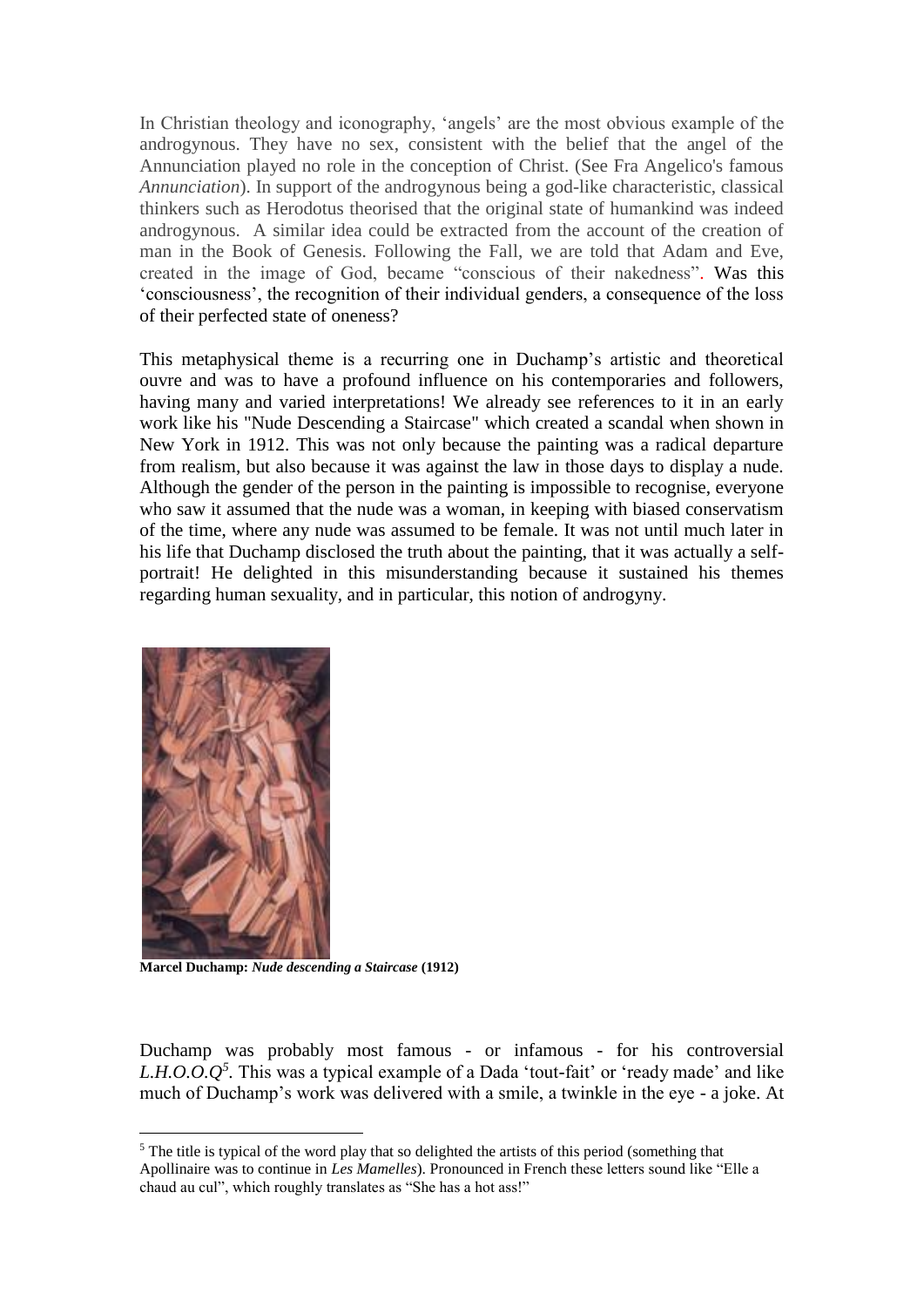the same time, however, it was meant to shock people into looking at art from a different perspective. He desired that art move away from that which was just nice to look at and focus on the metaphysical and upon art as ideas. By taking what is probably the most famous of all paintings and 'vandalising' it in this manner, he makes his point clearly, while at the same time progressing his flirtation with the androgynous.

Another notorious 'ready-made' is a work entitled, *Fountain* (1917). It is also shocking but at the same time much richer in symbolism and potential interpretation. Here he takes a male urinal and by turning it upside down, creates a work of art.





To declare this plumbing fixture a work of art certainly was a striking challenge to the aesthetic sensibilities of the time, and for many the challenge remains! Even though it is now generally accepted as just that, a work of art, what might be Androgynous about it? The discussion it has provoked and the wide variety of interpretations, mostly centre around this idea of Androgyny. For example, some religious people saw in the image an abstract form of Buddha and/or the Virgin Mary, two religious icons, male and female in one form. Such would certainly echo the ancient idea of Androgyny if the combination of Divine Mother/Divine Son were deliberate, but there's no evidence that this was the case in Duchamp's mind and he certainly had little time for religion. Those with more Freudian orientation saw this open receptacle as a female space into which a male enters. Such sexual symbolism may have played on Duchamp's mind but the symbolism of common copulation is not the iconography of Androgyny. The truth is probably more straightforward than either of these interpretations. Simply, the urinal was turned on its back and named "Fountain" to indicate that its function had changed from a device for collecting fluids to the potential opposite function – that of a fountain. It is not too much of a stretch of the imagination to see "Fountain" as an androgynous object, having both male and female qualities.

Duchamp's excursion in this area is best illustrated by his most intriguing work "The Bride Stripped Bare by her Bachelors, Even". This work involves a system of symbolism that is so complicated that entire university courses are sometimes devoted to this single painting! So, I will certainly not even attempt to analyse it here. Suffice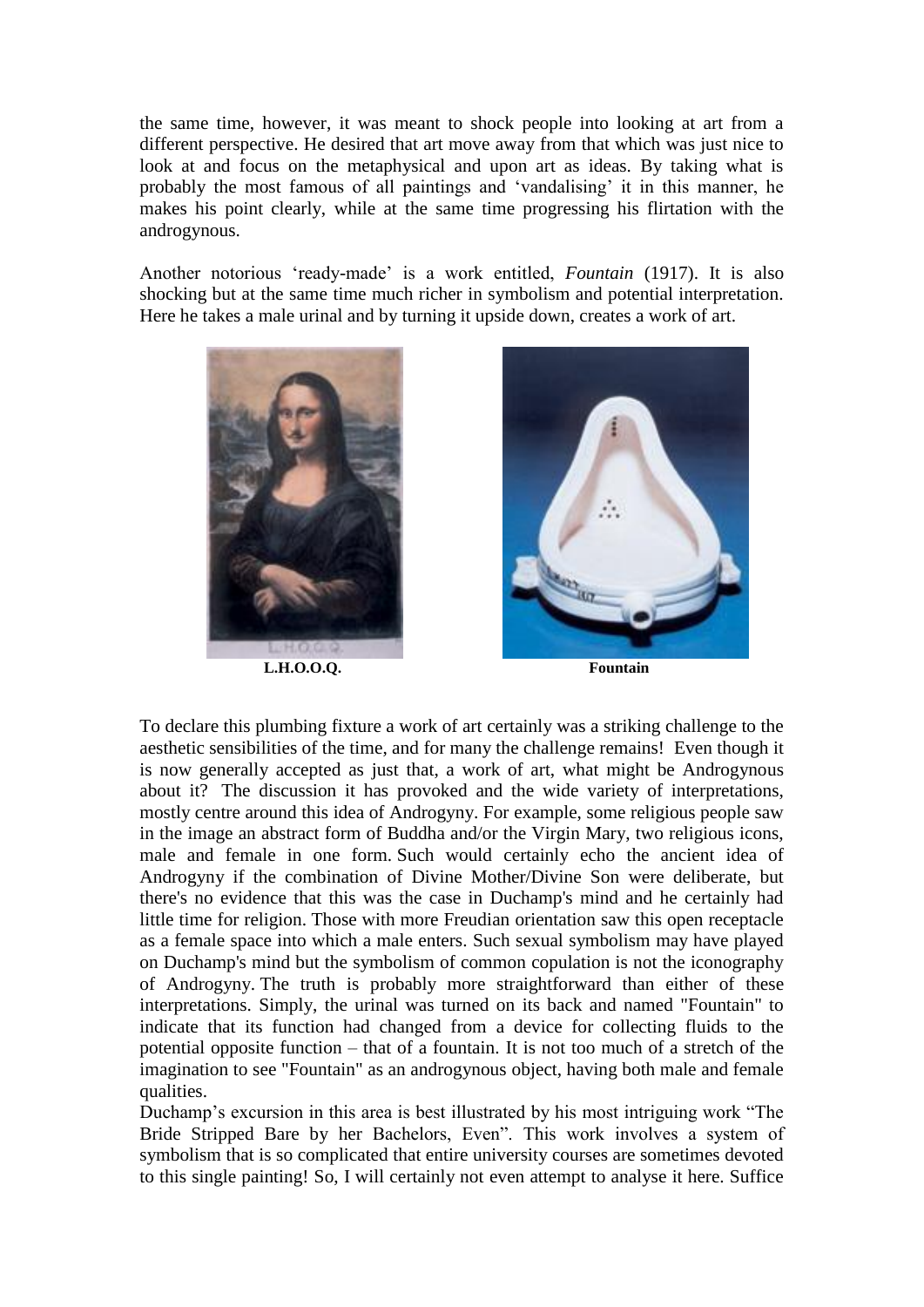to say that the painting portrays the actions of a large androgynous machine with female parts (the bride) in the top panel and male parts (the bachelors) in the lower panel and that it has been described by some critics as an abstract androgynous selfportrait of the artist.



**Marcel Duchamp:** *The Bride Stripped Bare by Her Bachelors, Even*

For further reading, I refer you to an excellent detailed article on Duchamp and "Androgyne" by Lanier Graham (former curator of the Australian National Gallery and the Museum of Modern Art in New York). It can be found at the following site: [http://www.toutfait.com/issues/volume2/issue\\_4/articles/graham/graham1.html](http://www.toutfait.com/issues/volume2/issue_4/articles/graham/graham1.html)

While these ideas had a profound influence on his contemporaries and the emerging Surrealist movement (see such elements in the works of Salvidor Dali, Max Ernst and Paul Klee for example.), it must be said that Androgyny held different meanings for different artists and while Duchamp's vision was rooted in a certain spirituality, others were more interested with the physical. One particular female artist, Whitney Chadwick, addresses the male Surrealist's view of androgyny, stating that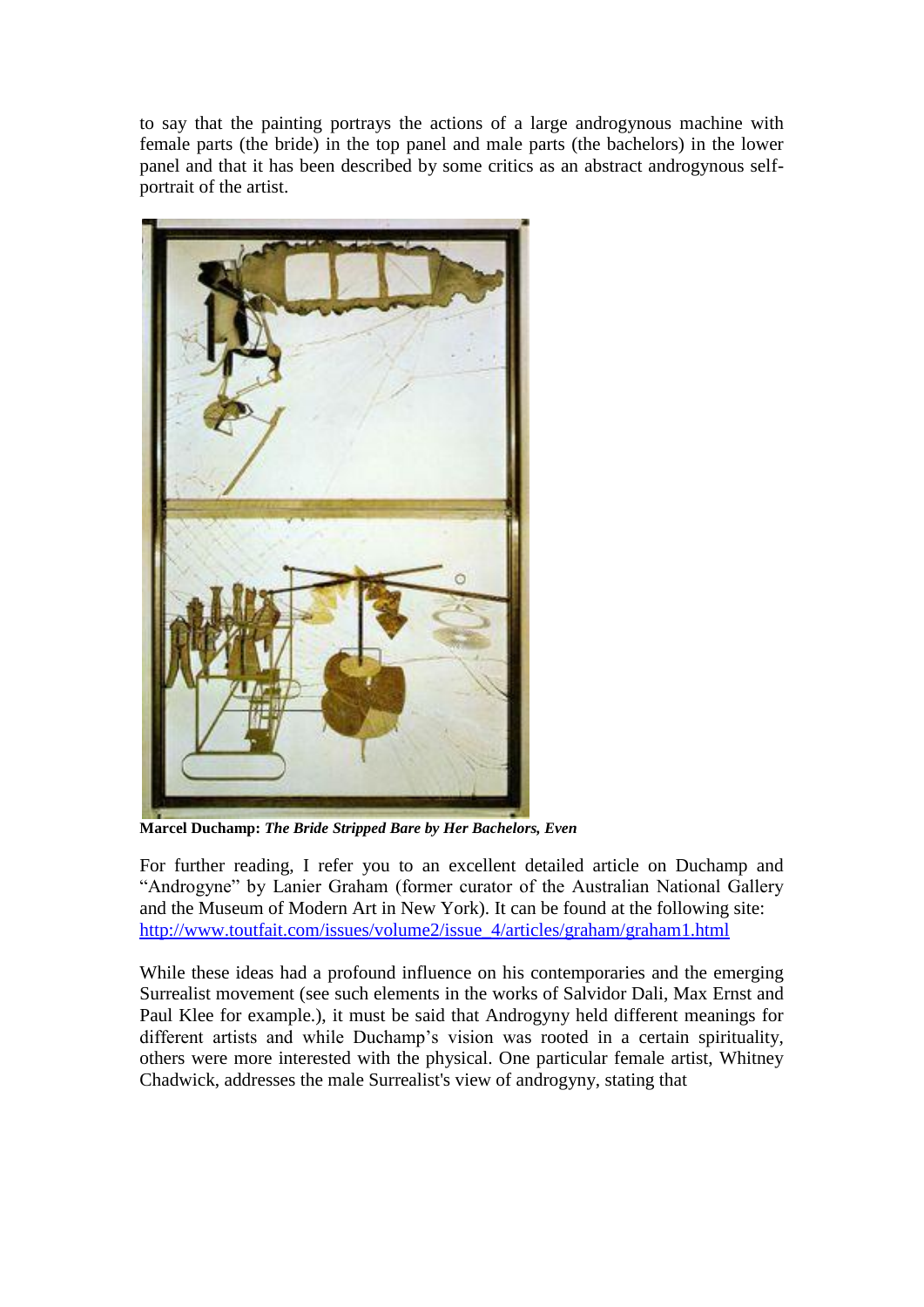*"the metaphysical fusion of male and female into the perfect being had a physical and spiritual counterpart in the sexual act, an ecstatic union that blurred the distinction between the sexes and moved the male artist to greater creativity."*

So, what are the implications for Apollinaire and Poulenc's<sup>6</sup> work in general and *Les Mamelles* in particular? While there is no profound message here. I would like to think that Duchamp's concerns with wholeness and completeness had a resonance with these two artists and that such is reflected in this work. The two main characters change gender, separate and in their new respective roles undertake and complete huge tasks in the course of the opera. Therese, we would be told, has conquered every imaginable 'male' career and political ambition, while the husband has taken on the 'female' task of procreating - enough, it would seem, for a whole generation (40000 in one day!). Having completed their respective journeys and experienced the world of the other, they re-unite and in becoming 'whole', find a simple but profound happiness in the union. Poulenc writes some quite remarkable music here, finding just the right voice to echo Apollinaire's text, beautifully illustrating his remarks (quoted earlier) regarding his insight into the sadness, tenderness and melancholy that he recognised in Apollinaire's poetry. As it was with Duchamp's 'ready-mades' this is all done with the greatest of ease, a wink and a smile, if not a downright bellybouncing gaffaw!

#### **Apollinaire's wordplay in** *Les Mamelles*

As for past productions in the Conservatorium theatre, we will again provide surtitles to assist the audience in their enjoyment of the operas. A real problem arises with the Poulenc work for Apollinaire's text is riddled with puns, word play and very often untranslatable sections.

Here are just two examples:

1

In one of the first scenes that the Husband and the Gendarme have together, the Husband, tells him that his wife has gone off to become, among other things, a "merdicene". This is a bastardisation of the word for a doctor (medicin) and with this spelling could possibly be translated 'Doctor S\*#t'! The Gendarme seems to mishear him and asks is she a 'mère de cygnes' (literally 'mother of swans') a play on words which, of course, makes no sense in any other language but the original.

Another example is the play on the word 'Paris' and its river 'Seine' in the scene following the duelling deaths of the gamblers Lacouf and Presto.

*Monsieur Presto a perdu son pari Puisque nous sommes à Paris Monsieur Lacouf n'a rien gagné Puisque la scène se passe à Zanzibar Autant que la Seine passe à Paris*

<sup>&</sup>lt;sup>6</sup> It is not widely known that Poulenc was contemplating another opera on the subject of Casanova and Apollinaire was again to be the poetic inspiration. It pursues a not dissimilar theme to *Les Mamelles* in focusing on that period in the great libertine's life when he fell in love with a young castrato, who in reality was a woman masquerading as the male singer - sound familiar? The opera did not proceed.